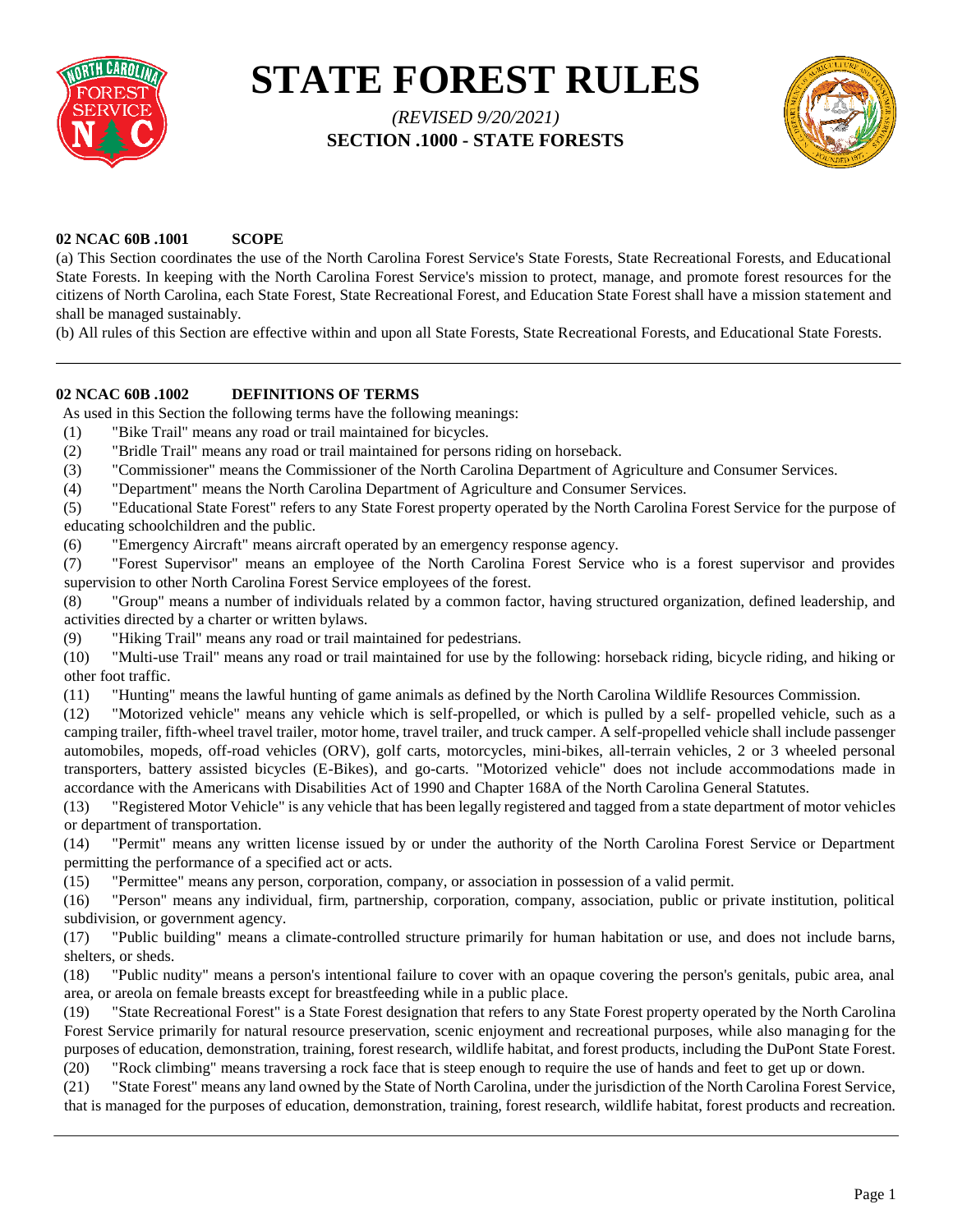## **02 NCAC 60B .1003 PERMITS**

(a) Any violation of a permit constitutes grounds for its revocation by the Department. In case of a permit revocation the permit holder shall forfeit to the Department all monies paid for the permit. Furthermore, the Department shall consider the permit holder, together with the permit holder's agents and employees who violated such terms, jointly and severally liable to the Department for all damages suffered in excess of money so forfeited. However, neither the forfeiture of such money, nor the recovery of such damages, relieves such persons from statutory punishment for any violation of a State Forest, State Recreational Forest, or Educational State Forest rule. (b) Applications for permits shall be submitted to the North Carolina Forest Service's office during business hours. Applications may be found at https://ncforestservice.gov/. The permit application shall include the company or organization name, address, contact with title, phone number, email address, description of the activity or the event with the location to be permitted, access areas to be used, timeframe of the activity or event, estimated number of participants, liability insurance, and medical plan. Applications shall be approved by the Forest Supervisor or designee in advance of the act permitted.

## **02 NCAC 60B.1004 ROCK OR CLIFF CLIMBING AND RAPPELLING**

A person shall not engage in rock climbing, cliff climbing, or rappelling within the boundaries of a State Forest, State Recreational Forest, or Educational State Forest except at designated areas and only after obtaining a permit.

#### **02 NCAC 60B.1005 BATHING OR SWIMMING**

(a) A person shall not dive, jump, or slide from any waterfalls or rocks or overhangs into any body of water within any State Forest, State Recreational Forest, or Educational State Forest.

(b) Wading, bathing, and swimming is allowed at a person's own risk in any body of water in and upon any State Forest, State Recreational Forest, or Educational State Forest, except such activities are prohibited within 300 feet upstream of the top of a waterfall or areas designated as non-swimming.

(c) Public nudity is prohibited in and upon all State Forest, State Recreational Forest, and Educational State Forest lands or waters. This Rule does not apply to the enclosed portions of bathhouses, restrooms, tents, and recreational vehicles.

#### **02 NCAC 60B.1006 HUNTING**

(a) Hunting in and upon all State Forests, State Recreational Forests, and Educational State Forests shall be by permit or license only, or a combination thereof, depending on the requirements of the individual State Forest, State Recreational Forest, or Educational State Forest. Interested parties shall contact the State Forest office, State Recreational Forest, or Educational State Forest in question. The contact and additional information for each State Forest, State Recreational Forest, or Educational State Forest office can be found at https:/[/www.ncforestservice.gov/.](http://www.ncforestservice.gov/)

(b) A person hunting in and upon State Forests, State Recreational Forests, or Educational State Forests under the Game Lands Program shall first obtain a license from a North Carolina Wildlife Resources Commission designated licensing agent and shall obey all State hunting laws set forth in Chapter 113 of the North Carolina General Statutes and rules in effect for the applicable Game Land, pursuant to 15A NCAC 10.

(c) For State Forests, State Recreational Forests, and Educational State Forests that are not in the Game Lands Program, hunting shall be allowed only if a person first obtains a permit from the Forest Supervisor's office and complies with all State hunting laws and rules in effect, including Chapter 113 of the North Carolina General Statutes and 15A NCAC 10.

#### **02 NCAC 60B .1007 FISHING**

Except in areas designated as non-fishing, a person may fish in any waters in State Forests, State Recreational Forests, or Educational State Forests provided the person obeys all State fishing laws as set forth in Chapter 113 of the North Carolina General Statutes and 15A NCAC 10.

#### **02 NCAC 60B .1008 ANIMALS AT LARGE**

(a) No person shall have any dog, cat, or other pet upon a State Forest, State Recreational Forest, or Educational State Forest unless the animal is on a physical leash and under the control of the owner or person possessing the animal.

(b) Hunting dogs used in accordance with North Carolina Wildlife Commission Game Land Rules pertaining to State Forests pursuant to 15A NCAC 10, shall be exempt from Paragraph (a) of this Rule.

(c) No dog, cat, or other pet shall be allowed to enter any public building on State Forests, State Recreational Forest, or Educational State Forest, or designated swimming areas, except service animals for persons with disabilities in accordance with the Americans with Disabilities Act of 1990 and Chapter 168 of the North Carolina General Statutes.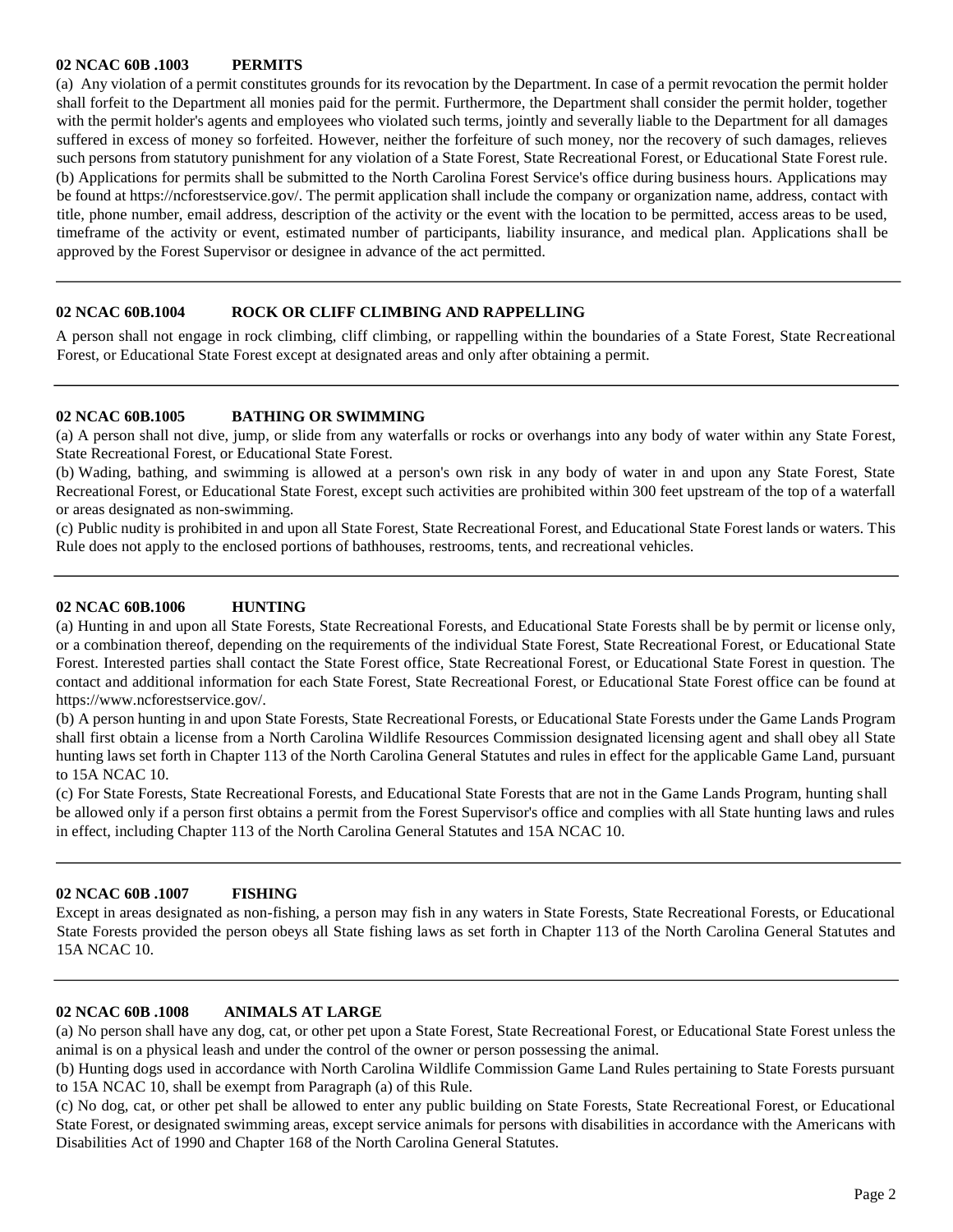(d) Any owned animal or pet causing a threat or nuisance as determined on a case-by-case basis within any State Forest, State Recreational Forest, or Educational State Forest shall be removed.

# **02 NCAC 60B .1009 BOATING**

(a) Except in areas designated as non-boating, boats, canoes, kayaks, and other watercraft, including flotation devices, shall be allowed on the waters of State Forests, State Recreational Forests, and Educational State Forests, provided they are operated or propelled by means of oars, paddles, or electric trolling motors.

(b) Boats and other watercraft with gas motors attached are prohibited on any waters of State Forests, State Recreational Forests, and Educational State Forests, except for use by rescue squads, diving teams, or similar organizations conducting training or emergency operations or by the Department or the North Carolina Wildlife Resources Commission.

# **02 NCAC 60B .1010 CAMPING**

a) No person shall spend the night or maintain a camp in a State Forest, State Recreational Forest, or Educational State Forest, except in designated areas or under permit.

b) A person camping in a designated area shall not stay more than one 24-hour period without a valid permit.

# **02 NCAC 60B .1011 SPORTS AND GAMES**

No games or athletic contests shall be allowed in a State Forest, State Recreational Forest, or Educational State Forest, except in designated places or under permit.

## **02 NCAC 60B .1012 HORSES**

(a) No person shall use, ride, or drive a horse except to, from, or along a designated bridle path, multi-use trail designated for horses, or designated watering point.

(b) Each person bringing a horse in or upon any State Forest, State Recreational Forest, or Educational State Forest shall remove from designated parking areas, sidewalks, covered bridges, paved surfaces, and wooden surfaces all residues, including manure, generated by his or her horse.

(c) Anytime a horse is constrained in a State Forest, State Recreational Forest, or Educational State Forest, it shall be done in a manner so as to prevent damage to trees or plants nearby.

(d) Horses shall be steered or led across rivers and streams using preexisting crossings along designated trails.

(e) Horses shall not be allowed to wade in lakes.

(f) A person bringing a horse in or upon any State Forest, State Recreational Forest, or Educational State Forest shall possess valid negative Equine Infectious Anemia test, also known as a Coggins test for each horse and make them available for inspection upon request by North Carolina Forest Service employees or employees of the Department.

(g) No horse-drawn carts, carriages, or other apparatus shall be allowed in or upon State Forests, State Recreational Forests, or Educational State Forests except by permit.

## **02 NCAC 60B .1013 BICYCLES**

(a) No person shall use or ride a bicycle in or upon State Forest, State Recreational Forest, or Educational State Forest grounds except on a road or trail authorized for public use by motor vehicles or designated as a bike trail or multi-use trail.

(b) Persons riding bicycles shall cross rivers and streams using preexisting crossings along designated trails.

(c) Motorized bicycles or battery assisted bicycles, also known as E-Bikes, are allowed only on motor vehicle roads open to public vehicular traffic and not allowed on bike trails, bridle trails, hiking trails, or multiuse trails.

# **02 NCAC 60B .1014 SKATES, BLADES AND BOARDS**

No person shall use or ride roller skates, in-line skates, roller blades, skateboards, or any similar device in or upon any State Forest, State Recreational Forest, or Educational State Forest.

#### **02 NCAC 60B .1015 EXPLOSIVES**

No person shall carry or possess any explosives or explosive substances including fireworks in or upon State Forests, State Recreational Forests, or Educational State Forests.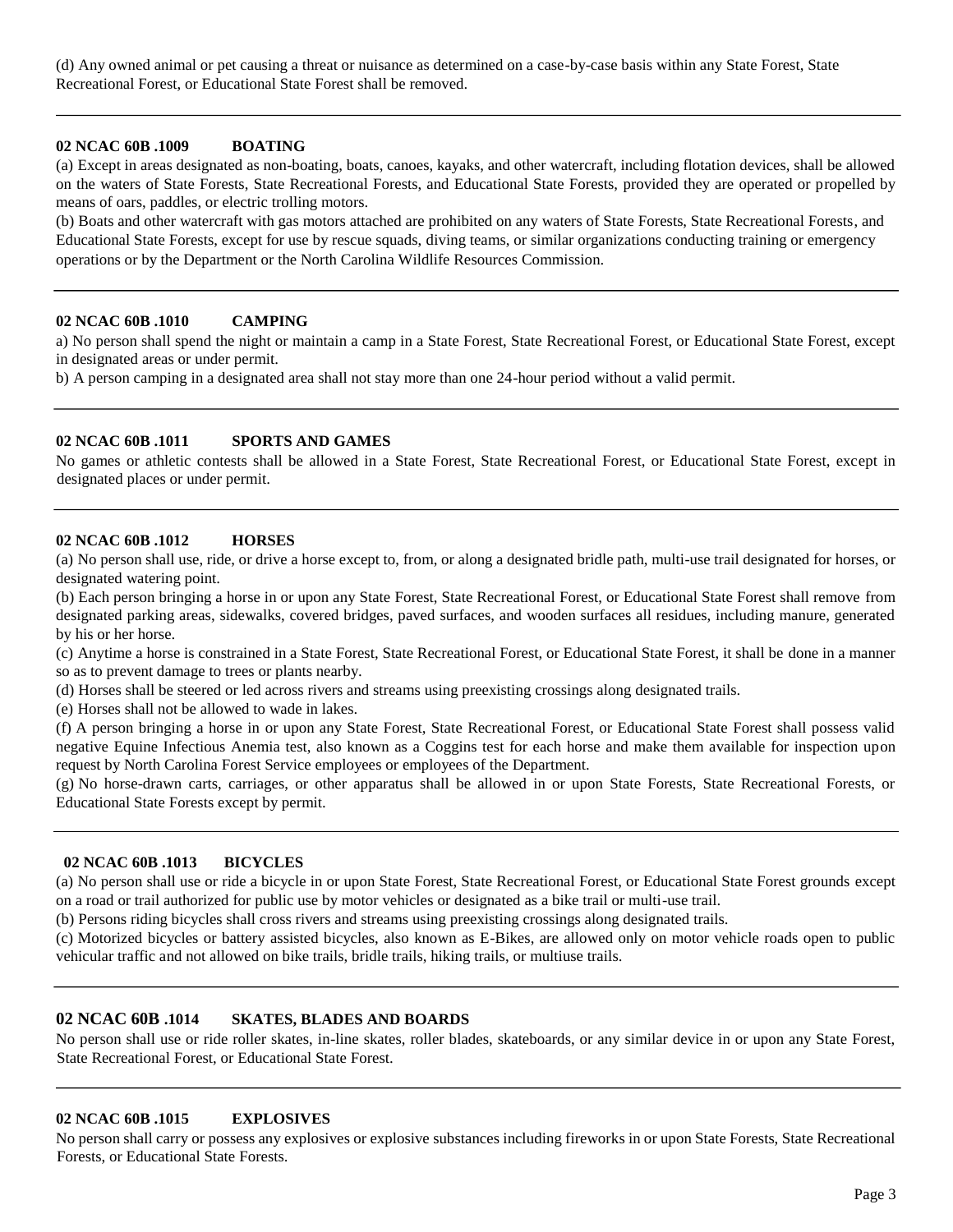# **02 NCAC 60B .1017 FIRES AND GRILLS**

(a) No person shall build or start a fire in any area of a State Forest, State Recreational Forest, or Educational State Forest, unless that area is designated for such purpose.

(b) Tree planters and logging crews may build warming fires if they obtain a permit and confine the fire to an area designated for such purpose.

(c) Prescribed burning conducted by the North Carolina Forest Service or approved by the North Carolina Forest Service pursuant to G.S. 106-966 is exempt from this Rule.

(d) Except in designated areas, cooking fires, grills, ovens, stoves, burners, or other devices that ignite natural gas or other petroleum products are prohibited. Likewise, the burning of wood, charcoal or paper is also prohibited except in designated areas.

## **02 NCAC 60B .1018 DISORDERLY CONDUCT**

(a) No person visiting a State Forest, State Recreational Forest, or Educational State Forest shall disobey a lawful order of a Forest Ranger, law enforcement officer, or any other Department official or endanger him or herself or endanger or disrupt others, as defined in G.S. 14-288.4 and G.S. 14-132.

(b) No person shall use, walk, or run on or along a road or trail that is designated closed for maintenance, tree removal or any other purpose, nor shall he or she enter an area that is designated "No Entry," "Do Not Enter," or "Authorized Personnel Only," except for North Carolina Forest Service employees, contractors working under the direction of the North Carolina Forest Service, volunteers under the direction of the North Carolina Forest Service, and individuals or groups under permit.

# **02 NCAC 60B .1019 INTOXICATING BEVERAGES AND DRUGS**

(a) No person shall possess, consume, use, or be under the influence of any malt beverage, fortified wine, unfortified wine or spirituous liquor as defined in G.S. 18B-101, while in or upon a State Forest, State Recreational Forest, or Educational State Forest.

(b) No person shall possess, consume, use, or be under the influence of any non-prescribed controlled substance as defined in G.S. 90- 87, including marijuana, while in or upon a State Forest, State Recreational Forest, or Educational State Forest.

## **02 NCAC 60B .1020 DAMAGE TO BUILDINGS, STRUCTURES AND SIGNS**

No person shall injure, deface, disturb, destroy, or disfigure any State Forest, State Recreational Forest, or Educational State Forest building, structure, sign, fence, vehicle, machine, equipment, road, parking lot, or any improvements.

#### **02 NCAC 60B .1021 COMMERCIAL ENTERPRISES**

(a) No person shall sell or offer for sale, hire or lease, any object or merchandise, property, privilege, service or any other thing, or engage in any business in or upon a State Forest, State Recreational Forest, or Educational State Forest except under permit. (b) Sales by the Department or sales that are contracted by the Department or by an entity that is under agreement with the Department are exempt from this Rule.

#### **02 NCAC 60B .1022 NOISE REGULATIONS**

(a) The production or emission of noises, speech, music, or other sound, that is unreasonably loud or disturbing in or upon a State Forest, State Recreational Forest, or Educational State Forest by a person or animal under the control of a person is prohibited.

(b) For the purposes of this Rule, the following definitions apply.

(1) "Unreasonably loud" means a noise which is incompatible with the time and location where created to the extent that it creates an actual or imminent interference with peace, order, or calm of the area, or which is obnoxious to, or unreasonably disturbing to, a person whose residence, work, or commercial enterprise is within a reasonable proximity to the point, place, or person from whom the noise is emanating, or emanated, and the noise is of such a kind, nature, duration, or extent that a reasonable person would consider the noise to be unreasonably loud or disturbing.

(2) "Disturbing" means a noise which is perceived by a person of reasonable and ordinary firmness and sensibilities as interrupting the normal peace, order, and calm of such person, or persons, or tending to annoy, disturb, or frighten such persons in such proximity to the point, place, or person from whom the noise is emanating, or emanated.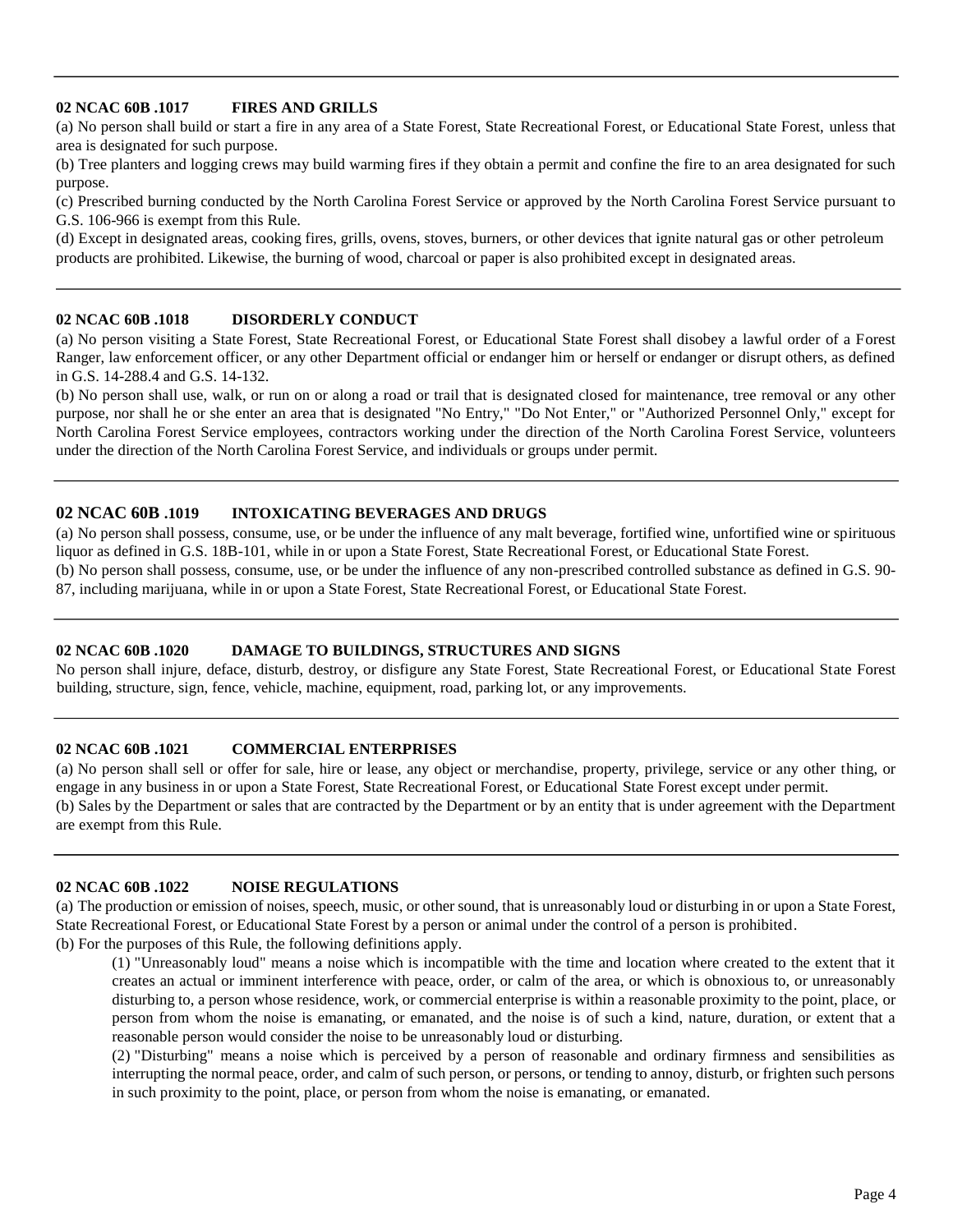# **02 NCAC 60B.1023 MEETINGS AND EXHIBITIONS**

A person, except for Department employees in performance of official duties, shall not hold any meetings or exhibitions, perform any ceremony, or make any speech on a State Forest, State recreational forest, or Educational State Forest without a permit.

# **02 NCAC 60B .1024 ALMS AND CONTRIBUTIONS**

A person shall not solicit contributions for any purpose in or upon a State Forest, State Recreational Forest, or

Educational State Forest, unless permitted by the Department and such contributions are used to benefit the State Forest, State Recreational Forest, or Educational State Forest.

# **02 NCAC 60B .1025 AVIATION**

(a) Except as provided in Paragraphs (b) and (c) of this Rule, a person shall not voluntarily bring, land, or cause to descend or alight, ascend, or take off within or upon any State Forest, State Recreational Forest, or Educational State Forest any airplane, flying machine, balloon, parachute, glider, hang glider, unmanned aerial vehicle ("UAV"), drones, or other apparatus for aviation. "Voluntarily" for this Rule means anything other than a forced landing.

(b) Where aviation activities are part of the planned forest activities or military, law enforcement, or rescue training, a permit for aviation use shall be required.

(c) North Carolina Forest Service and emergency aircraft are exempt from this Rule.

# **02 NCAC 60B .1026 EXPULSION**

For violation of any rule in this Subchapter, Department law enforcement officers, other sworn law enforcement, or

Forest Rangers shall withdraw the right of the violator to remain on a State Forest, State Recreational Forest, or Educational State Forest, and shall verbally direct the violator to leave the premises. If the violator does not or is not able to comply, then the violator shall be escorted off the premises.

# **02 NCAC 60B .1027 MOTORIZED VEHICLES**

(a) Motorized vehicles shall not be operated in or upon a State Forest, State Recreational Forest, or Educational State Forest hiking trail, bike trail, bridle trail, multi-use trail, fire trail, service road, or any part of the forest not designated for such purposes, except by permit. (b) Emergency responders and construction or service vendors are exempt from Paragraph (a) of this Rule.

(c) Unless otherwise posted, the speed limit is 20 miles per hour on graveled forest roads and 10 miles per hour on dirt forest roads.

# **02 NCAC 60B.1028 FLOWERS, PLANTS, MINERALS, ETC.**

(a) A person shall not remove, destroy, cut down, scar, mutilate, take, gather, or injure any tree, flower, artifact, fern, shrub, rock, fungi, or other plant or mineral in or upon any State Forest, State Recreational Forest, or Educational State Forest.

(b) A person shall not collect plants, animals, minerals, fungi, or other artifacts from any State Forest, State Recreational Forest, or Educational State Forest without first having obtained a permit from the Forest Supervisor or designee.

(c) No person shall use a metal detector on a State Forest, State Recreational Forest, or Educational State Forest without a permit.

#### **02 NCAC 60B .1029 TRASH AND DEBRIS**

(a) A person shall not deposit paper or plastic products, bottles, cans, or any other refuse, or debris in or upon a State Forest, State Recreational Forest, or Educational State Forest except in receptacles designated for the materials. Where trash receptacles are not provided, persons shall take their trash out of the forest.

(b) No one shall dispose of household or business trash or garbage in any State Forest, State Recreational Forest, or Educational State Forest.